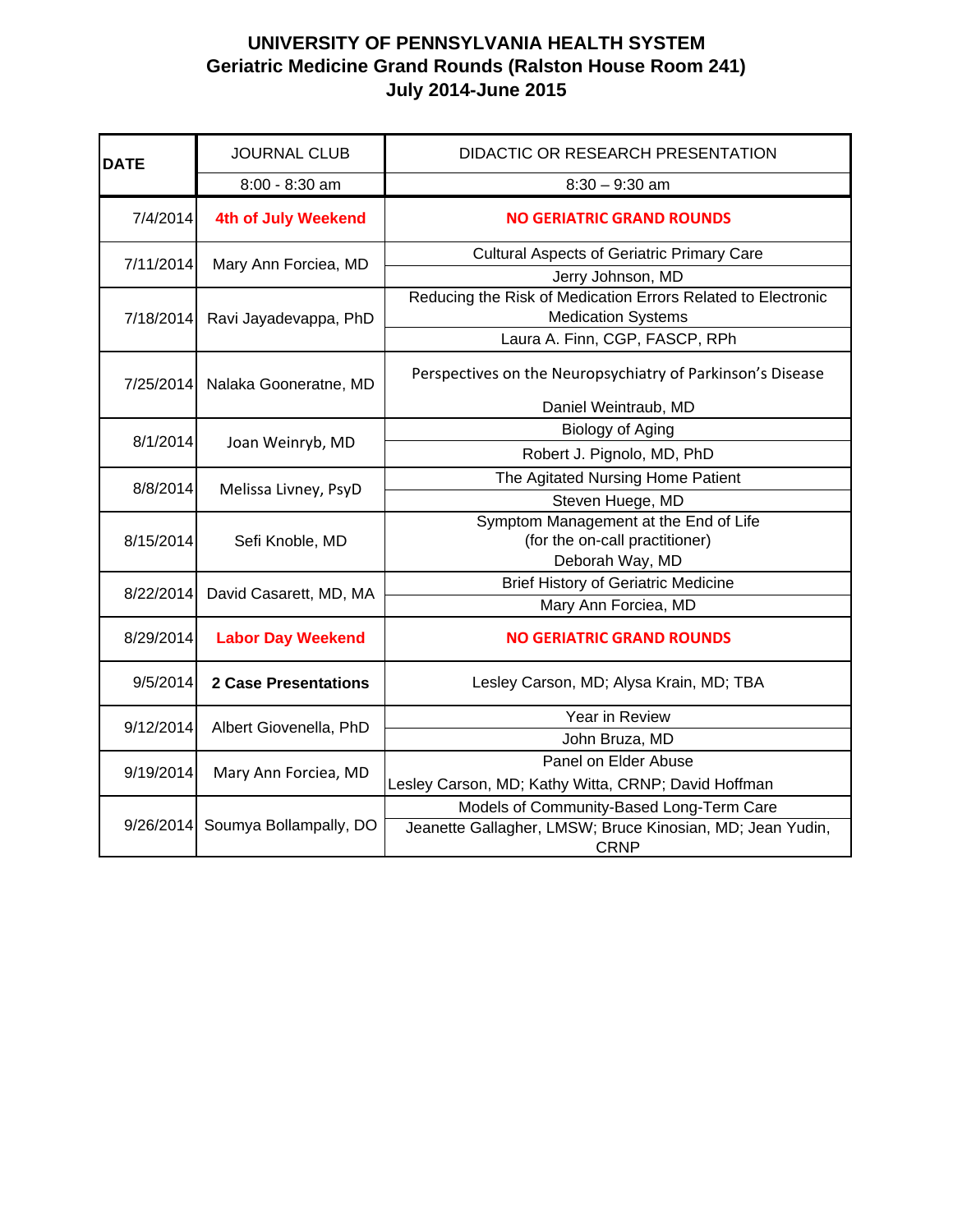| <b>DATE</b> | <b>JOURNAL CLUB</b>                                                                   | DIDACTIC OR RESEARCH PRESENTATION                                                |
|-------------|---------------------------------------------------------------------------------------|----------------------------------------------------------------------------------|
|             | 8:00 - 8:30 am                                                                        | $8:30 - 9:30$ am                                                                 |
|             |                                                                                       | Life after fellowship                                                            |
| 10/3/2014   | Tejal Dharia, MD                                                                      | Linsey D. O'Donnell, DO; Seema Dattani, MD; David A. Simpson,<br><b>MD</b>       |
| 10/10/2014  | 7:30AM - 9:00AM                                                                       | ORAL MEDICINE GRAND ROUNDS AT RALSTON                                            |
| 10/17/2014  | <b>3 Journal Clubs</b>                                                                | Jenaro Hernandez, DO; Jerry Johnson, MD; Joshua D. Uy, MD                        |
| 10/24/2014  | Ming Jang, MD                                                                         | Symptom Management at the End of Life<br>(for the on-call practitioner) - Part 2 |
|             |                                                                                       | Deborah Way, MD                                                                  |
| 10/31/2014  | Pennsylvania's<br><b>Association For Long-</b><br><b>Term Care Medicine</b><br>(PMDA) | <b>NO GERIATRIC GRAND ROUNDS</b>                                                 |
| 11/7/2014   | Linda Clark, MD                                                                       | Updates in EPIC                                                                  |
|             | Edna Schwab, MD                                                                       | Andrea Hopkins                                                                   |
| 11/14/2014  |                                                                                       | Urinary Incontinence and the Elderly                                             |
|             |                                                                                       | Lily Arya, MD                                                                    |
| 11/21/2014  | <b>3 Case Presentations</b>                                                           | Nalaka Gooneratne, MD; Jenaro Hernandez, DO; Jason<br>Karlawish, MD              |
| 11/28/2014  | <b>Thanksgiving</b>                                                                   | <b>NO GERIATRIC GRAND ROUNDS</b>                                                 |
| 12/5/2014   | Erin Rae Lockard, MD                                                                  | Chronic Pain in the Geriatric Population: Treating the Person                    |
| 12/12/2014  | Lesley Carson, MD                                                                     | Dan Livney, PsyD                                                                 |
|             |                                                                                       | Dementia and Developmental Disabilities                                          |
|             |                                                                                       | Mary Ann Forciea, MD                                                             |
| 12/19/2014  | <b>NO GERIATRIC GRAND</b><br><b>ROUNDS</b>                                            | <b>NO GERIATRIC GRAND ROUNDS</b>                                                 |
| 12/26/2014  | <b>Winter Break</b>                                                                   | <b>NO GERIATRIC GRAND ROUNDS</b>                                                 |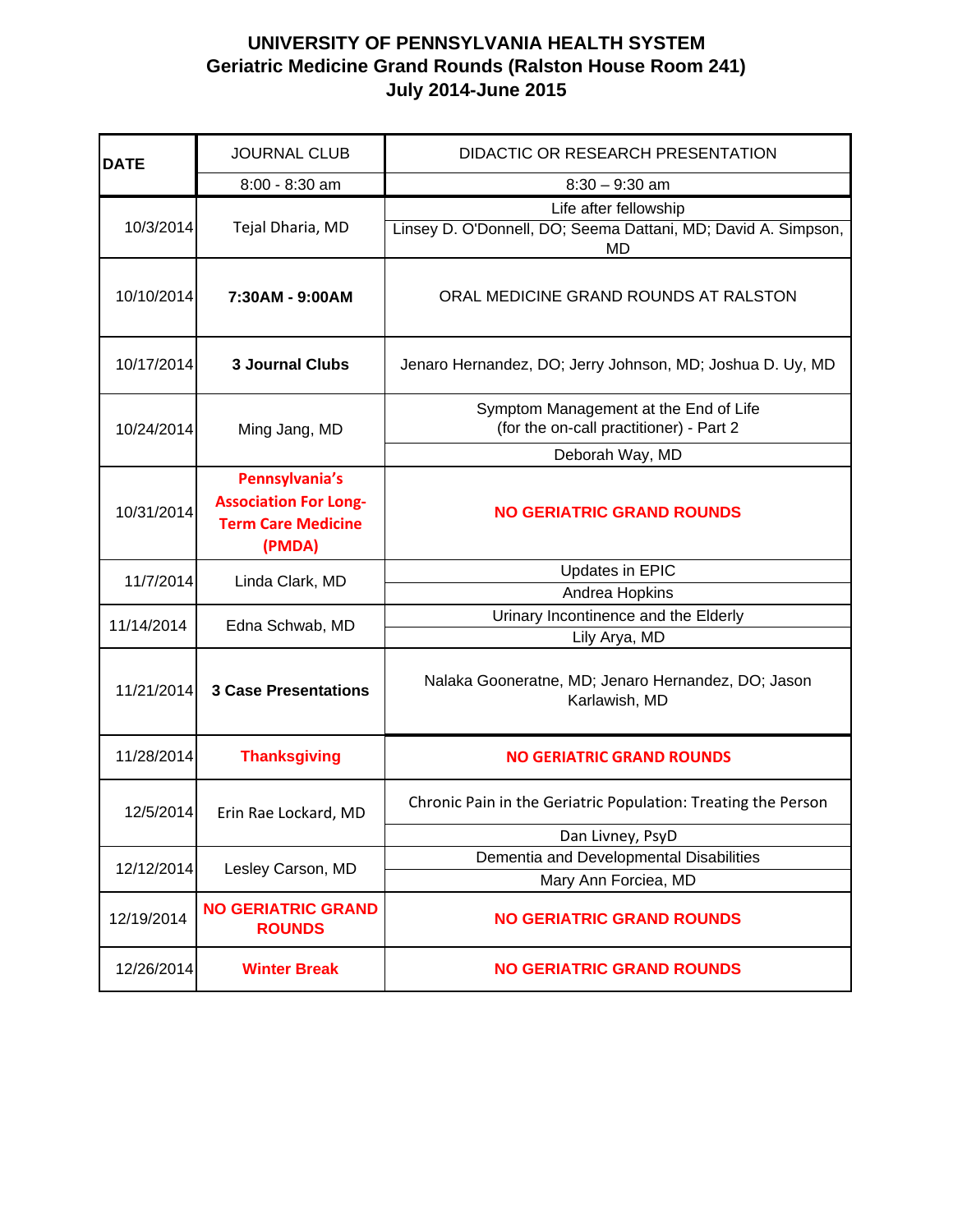| <b>DATE</b> | <b>JOURNAL CLUB</b>         | DIDACTIC OR RESEARCH PRESENTATION                                                                                  |
|-------------|-----------------------------|--------------------------------------------------------------------------------------------------------------------|
|             | 8:00 - 8:30 am              | $8:30 - 9:30$ am                                                                                                   |
| 1/2/2015    | <b>Winter Break</b>         | <b>NO GERIATRIC GRAND ROUNDS</b>                                                                                   |
| 1/9/2015    | 2 Journal Clubs             | Joan Weinryb, MD; Rachel Miller, MD                                                                                |
| 1/16/2015   | Steve Huege, MD             | Teamwork and Delegation in Medical Homes: Primary Care Staff<br>Perspectives in the Veterans Health Administration |
|             |                             | Jennifer Galadriel True, PhD                                                                                       |
| 1/23/2015   | David Casarett, MD, MA      | Preference Assessment in Cancer Care                                                                               |
|             |                             | Ravi Jayadevappa, PhD                                                                                              |
| 1/30/2015   | Soumya Bollampally, DO      | NAFLD: Impacting Longevity                                                                                         |
|             |                             | Rotonya Carr, MD                                                                                                   |
| 2/6/2015    | <b>3 Case Presentations</b> | Charles Spencer, MD; Tejal Dharia, MD; TBN                                                                         |
| 2/13/2015   | John Bruza, MD              | HIV and the Older Adult                                                                                            |
|             |                             | Alysa Krain, MD                                                                                                    |
| 2/20/2015   | Jenaro Hernandez, DO        | Sleep and the Older Adult                                                                                          |
|             |                             | Nalaka Gooneratne, MD                                                                                              |
| 2/27/2015   | Sefi Knoble, MD             | <b>Homecare Case Presentation</b>                                                                                  |
|             |                             | Mary Ann Forciea, MD; Jean Yudin, CRNP                                                                             |
| 3/6/2015    | 7:30AM - 9:00AM             | ORAL MEDICINE GRAND ROUNDS AT SDM                                                                                  |
| 3/13/2015   | Lesley Carson, MD           | Fecal Incontinence in Women                                                                                        |
|             |                             | Uduak Andy, MD                                                                                                     |
| 3/20/2015   | Josh Uy, MD                 | Heart Failure in the Geriatric Population                                                                          |
|             |                             | Ross Zimmer, MD                                                                                                    |
| 3/27/2015   | 2 Journal Clubs             | Edna Schwab, MD; Ravi Jayadevappa, PhD                                                                             |